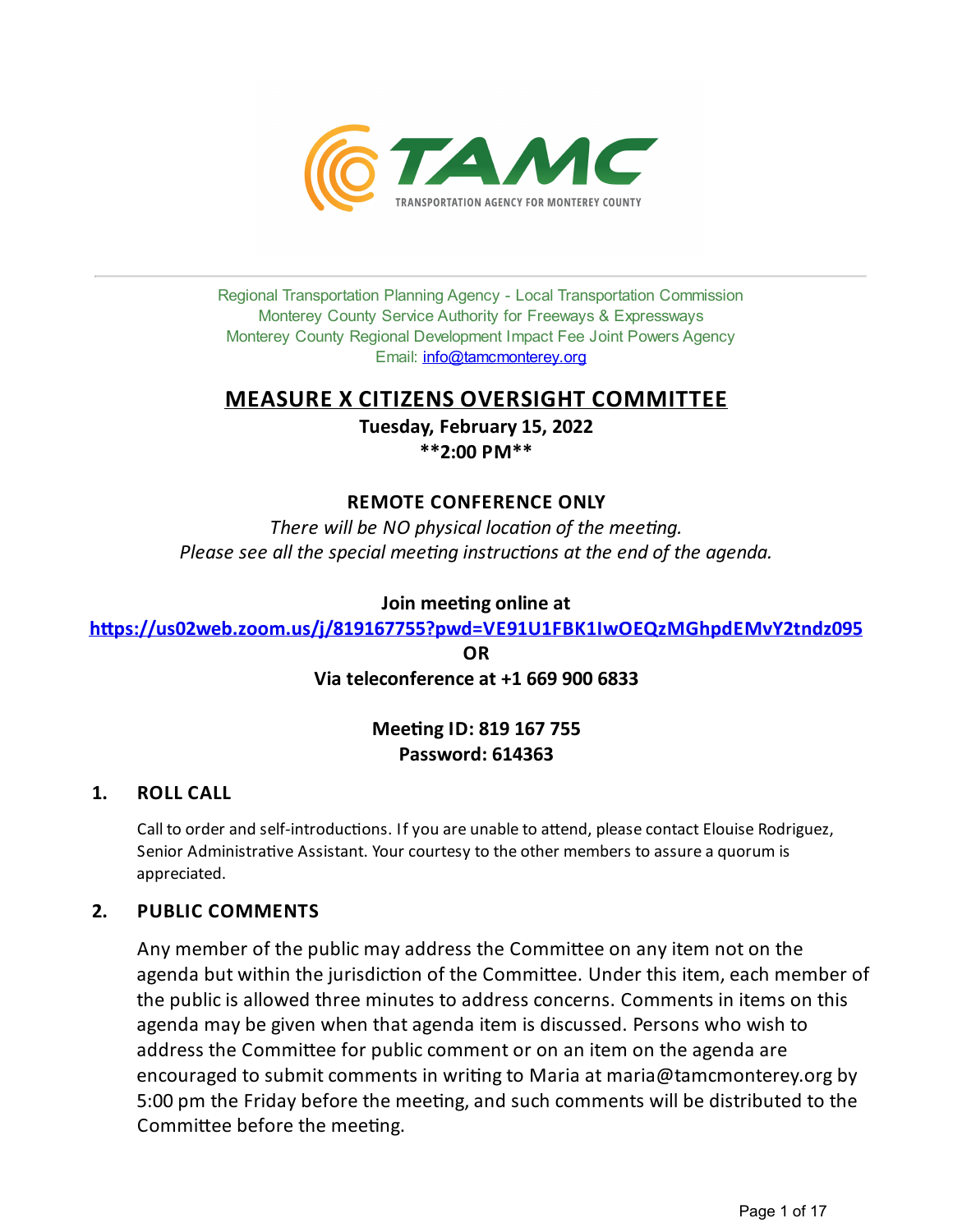## **3. BEGINNING OF CONSENT AGENDA**

Approve the staff recommendations for items listed below by majority vote with one motion. Any member may pullan item off the Consent Agendato bemoved to the end of the **CONSENT AGENDA** for discussion and action.

**3.1 APPROVE** draft minutes of the October 19, 2021 committee meeting.

**- Wright**

## **END OF CONSENT AGENDA**

**4. RECEIVE** presentation on Measure X local projects from the County of Monterey.

**- Wright/Ishii**

*The Measure X Transportation Safety and Investment Plan was approved by 2/3rd ofvoters in November 2016. The measureis ancipated to generate \$20 million annually with 60% of therevenues allocated to local jurisdicons. This report provides an update on thestatus of the County of Monterey's local Measure X projects.*

**5. RECEIVE** an update on the results of the Measure X annual audit and compliance reporting for 2020/21.

**- Zeller**

*The purpose of the Measure X annual audit is to confirm that thefunding recipients -- TAMC, the County of Monterey and thetwelveincorporated cies -- have complied with thevoter-approved requirements specified in Ordinance 2016-01 for the Transportaon Safety and Investment Plan. One of theresponsibilies of the Measure X* Transportation Oversight Committee is to review the independent audits *of thejurisdicons, and prepare and present an annual report regarding the administration of the program.* A *subcommittee of the Oversight Committee reviewed* the reports and staff will provide information on the receipt and review of *annual audit compliance data.*

**6. RECEIVE** Update on Measure X Regional Highway Safety Projects.

**-Bilse**

*TAMC* **staff will update committee members on the progress of Measure X regional** *highway projects including: SR 68 Scenic Corridor Improvements; SR 156 / Castroville Blvd Interchange; US 101 South of Salinas Improvements; and, the SURF! Highway 1 Busway.*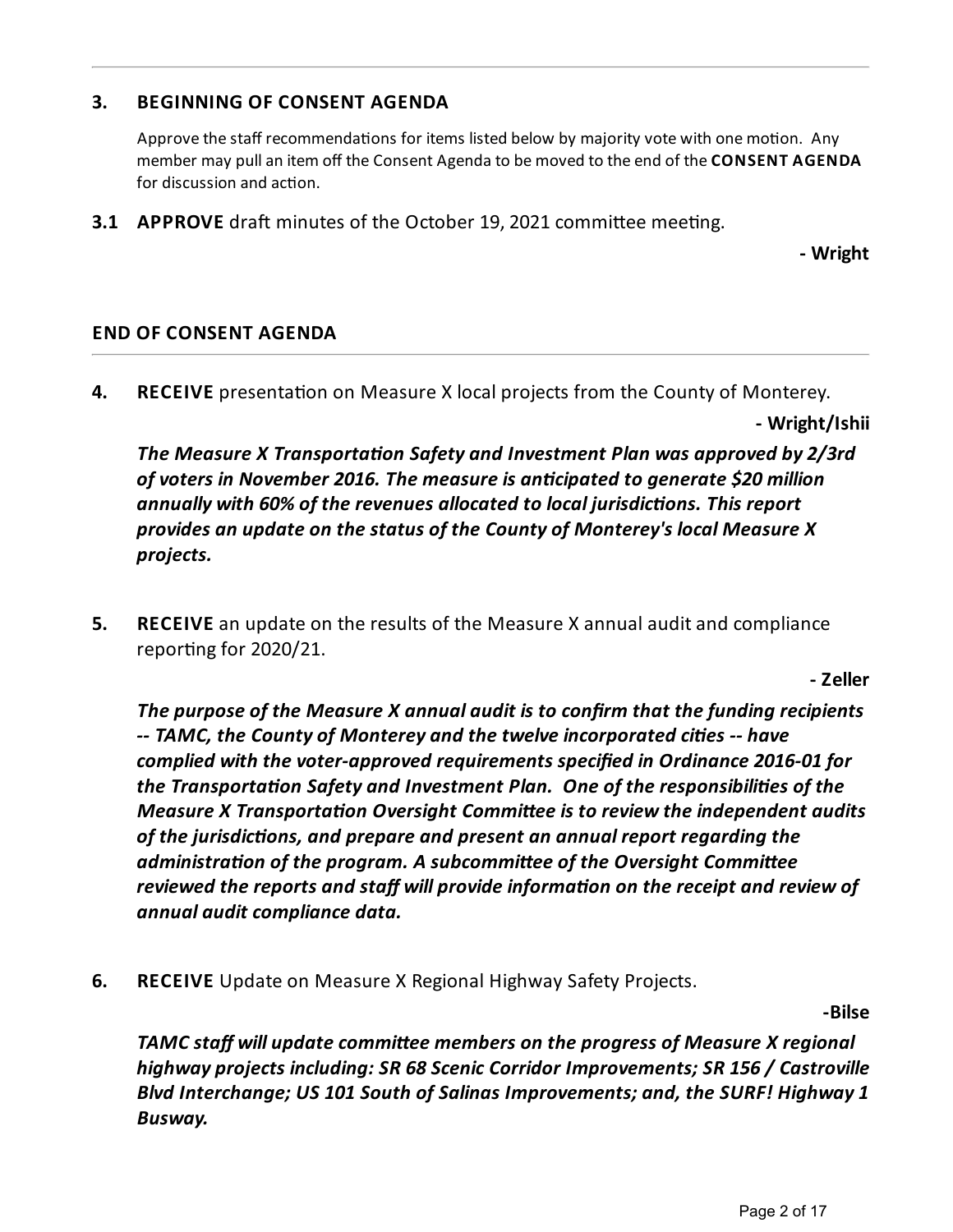**7. DISCUSS** how to conduct future Measure X Citizen Oversight Committee meetings.

**- Wright**

*It* is recommended that the Measure *X* Oversight Committee discuss how and where *to conduct futurein-person meengs, in light of thefact that the COVID-19 pandemic state ofemergency declared by Governor Newsom, allowing the Transportation Agency Board of Directors and Committees to meet remotely, will expire on March 31, 2022.*

## **8. ANNOUNCEMENTS**

**9. ADJOURN**

## **ANNOUNCEMENTS**

Next Transportation Oversight Committee meeting: **Tuesday, April 19, 2022 at 2:00 p.m.**

## **REMOTE CONFERENCE ONLY**

*There* will be NO physical location of the meeting.

## **Ifyou have anyitems for the next agenda, please submit them to: Theresa Wright eXcellent Transportation Oversight Committee Coordinator** [theresa@tamcmonterey.org](mailto:theresa@tamcmonterey.org)

Important Meeting Information

Remote Meetings: On March 12, 2020, Governor Newsom issued Executive Order N-25-20, which enhanced State and Local Governments ability to respond to COVID-19 Pandemic based on Guidance for Gatherings issued by the California Department of Public Health. The Executive Order specifically allowed local legislative bodies to hold meetings via teleconference and to make meetings accessible electronically, in order to protect public health. That order expired on September 30, 2021. Governor Newsom has now signed AB 361, and the TAMC Board of Directors approved a resolution to enact AB 361 on September 22, 2021. This legislation permits teleconferencing for Brown Act meetings during a state of emergency. Thus, TAMC meetings will convene remotely, until further notice. For remote meetings, the public is strongly encouraged to use the Zoom app for best reception. Prior to the meeting, participants should download the Zoom app at: https://zoom.us/download. A link to simplified instruction for the use of the Zoom app is: https://blog.zoom.us/wordpress/2018/07/03/video-communications-best-practice-guide/.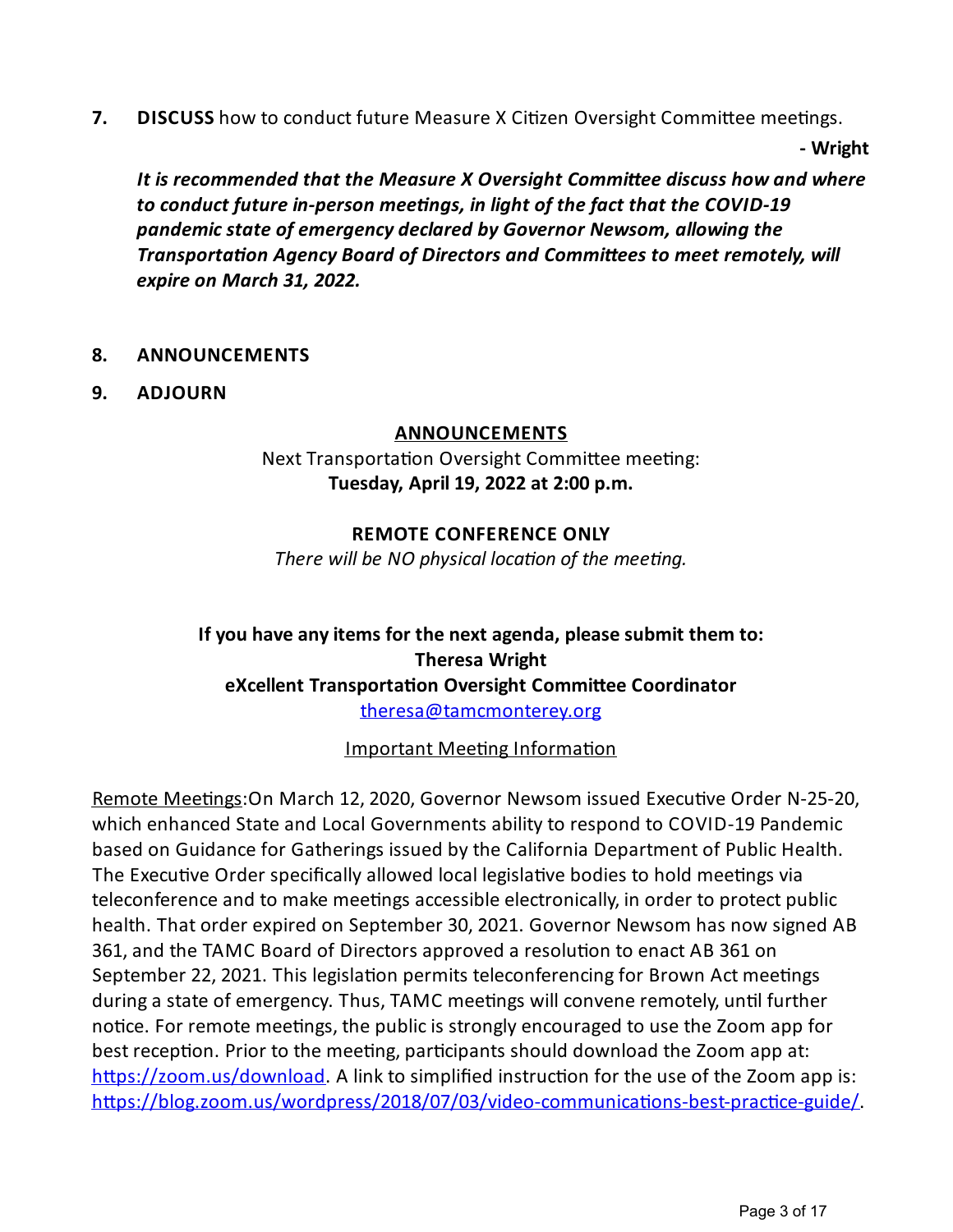Remote Meeting Public Comment: Due to current circumstances, there may be limited opportunity to provide verbal comments during remote meetings. Persons who wish to address the Committee for public comment or on an item on the agenda are encouraged to submit comments in writing to [maria@tamcmonterey.org](mailto:maria@tamcmonterey.org) by 5:00pm the Monday before the meeting. Such comments will be distributed to the Committee before the meeting. Members of the public participating by Zoom are instructed to be on mute during the proceedings and to speak only when public comment is allowed, after requesting and receiving recognition from the Chair.

Agenda Packet and Documents: Any person who has a question concerning an item on this agenda may call or email the Agency office to make inquiry concerning the nature of the item described on the agenda. Complete agenda packets are on display online at the Transportation Agency for Monterey County website. Documents relating to an item on the open session that are distributed to the Committee less than 72 hours prior to the meeting shall be available for public review at the Agency website. Agency contact information is as follows:

Transportation Agency for Monterey County www.tamcmonterey.org Office is closed an all employees are working remotely until further notice TEL: 831-775-0903 EMAIL: info@tamcmonterey.org

Agenda Items: The agenda will be prepared by Agency staff and will close at noon nine (9) working days before the regular meeting. Any member of the Committee may request in writing an item to appear on the agenda. The request shall be made by the agenda deadline and any supporting papers must be furnished by that time or be readily available.

Alternative Agenda Format and Auxiliary Aids: If requested, the agenda shall be made available in appropriate alternative formats to persons with a disability, as required by Section 202 of the Americans with Disabilities Act of 1990 (42 USC Sec. 12132), and the federal rules and regulations adopted in implementation thereof. Individuals requesting a disability-related modification or accommodation, including auxiliary aids or services, may contact Transportation Agency staff at 831-775-0903. Auxiliary aids or services include wheelchair accessible facilities, sign language interpreters, Spanish language interpreters, and printed materials in large print, Braille or on disk. These requests may be made by a person with a disability who requires a modification or accommodation in order to participate in the public meeting and should be made at least 72 hours before the meeting. All reasonable efforts will be made to accommodate the request.

## **CORRESPONDENCE, MEDIA CLIPPINGS, AND REPORTS**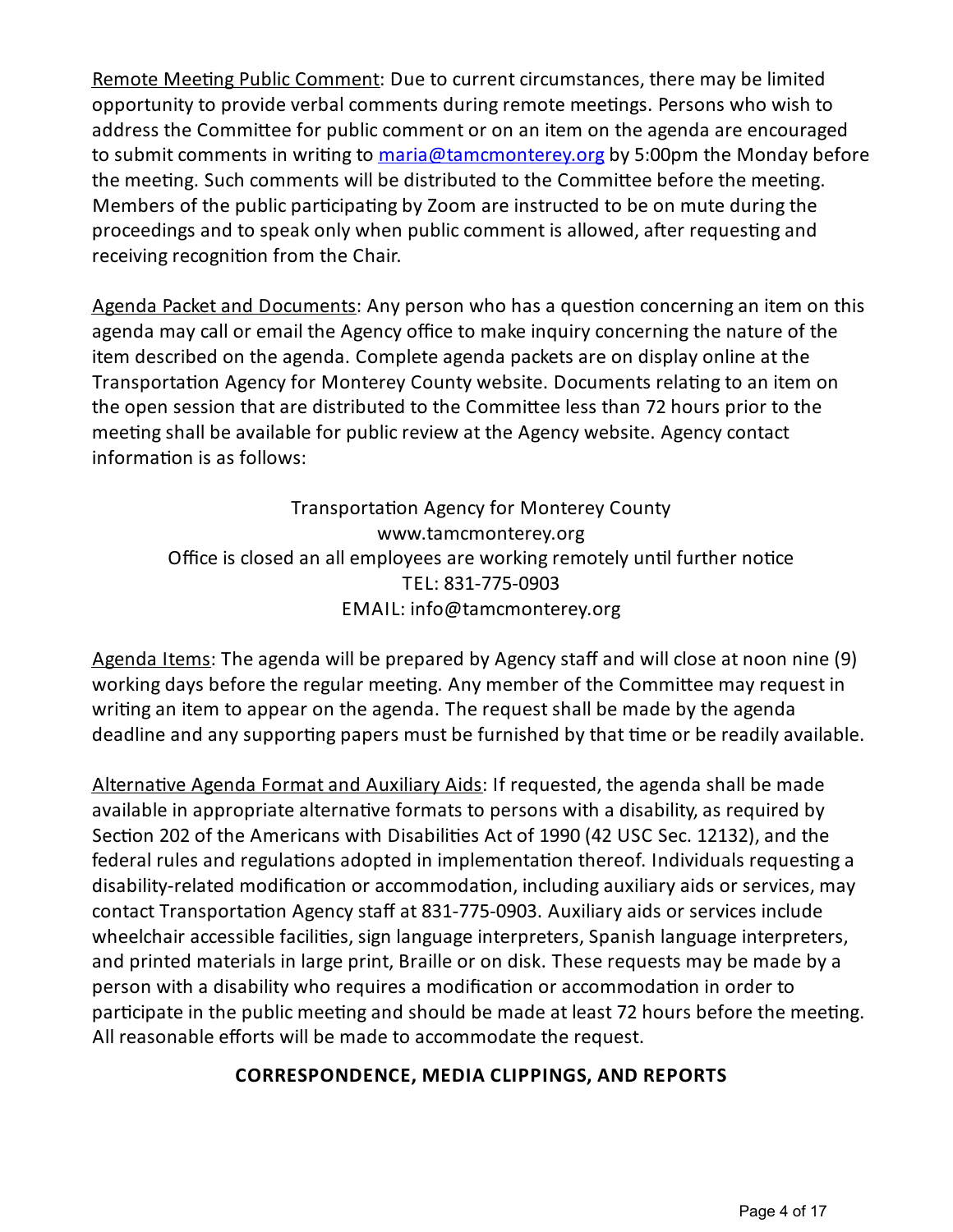

# *Memorandum*

| Subject:             | <b>Measure X Citizens Oversight Committee Minutes</b> |
|----------------------|-------------------------------------------------------|
| <b>Meeting Date:</b> | February 15, 2022                                     |
| From:                | Theresa Wright, Community Outreach Coordinator        |
| To:                  | Measure X Citizens Oversight Committee                |

### **RECOMMENDED ACTION:**

APPROVE draft minutes of the October 19, 2021 committee meeting.

## **ATTACHMENTS:**

Draft October X-TOC Minutes  $\mathbf{D}$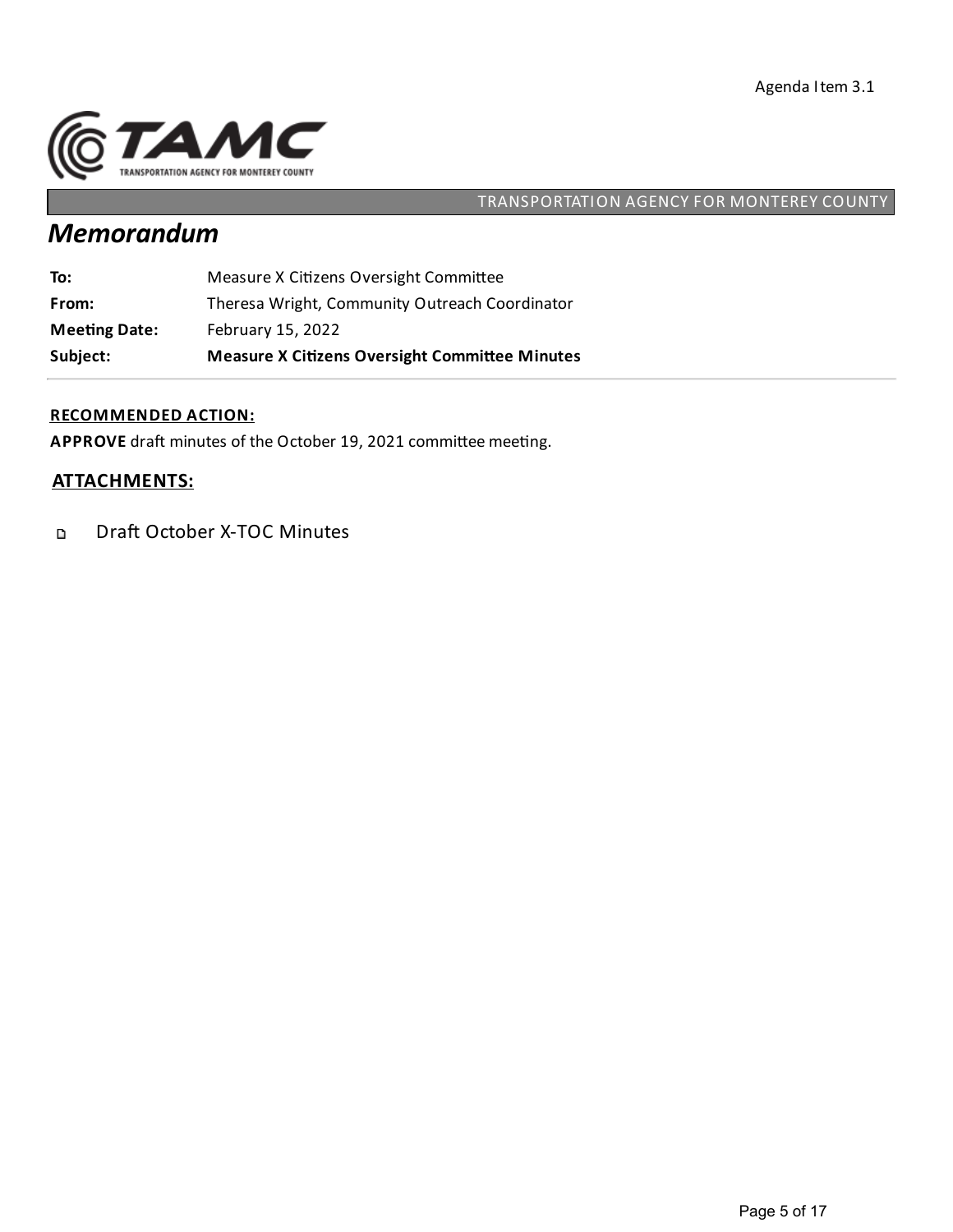### **TRANSPORTATION AGENCY FOR MONTEREY COUNTY (TAMC) Measure X Citizens Oversight Committee (X‐TOC) DRAFT minutes of October 19, 2021, Meeting**

Held via a Zoom Meeting due to COVID‐19 pandemic

| <b>Voting Members</b>       | <b>FEB</b>                | <b>MAY</b>               | <b>JUL</b>               | <b>OCT</b>               | <b>NOV</b>                | <b>FEB</b>               | <b>APR</b>               | <b>AUG</b>                | <b>OCT</b>  |
|-----------------------------|---------------------------|--------------------------|--------------------------|--------------------------|---------------------------|--------------------------|--------------------------|---------------------------|-------------|
|                             | 20                        | 20                       | 20                       | 20                       | 20                        | 21                       | 21                       | 21                        | 21          |
| Kevin Dayton                | P                         | P                        | P                        | P                        | $\mathsf{P}$              | P                        | P                        | P                         | P           |
| <b>Salinas Valley</b>       |                           |                          |                          |                          |                           |                          |                          |                           |             |
| <b>Taxpayers</b>            |                           |                          |                          |                          |                           |                          |                          |                           |             |
| <b>Association</b>          |                           |                          |                          |                          |                           |                          |                          |                           |             |
| (Rick Giffin)               |                           |                          |                          |                          |                           |                          |                          |                           |             |
| Jesus Valenzuela            | $\mathsf{P}$              | $\mathsf{A}$             | P                        | E                        | P                         | P                        | E                        | $\boldsymbol{\mathsf{A}}$ | $\mathsf E$ |
| <b>Transit Users</b>        |                           |                          |                          |                          |                           |                          |                          |                           |             |
| (Andrea Manzo)              |                           | $\overline{\phantom{a}}$ | P(A)                     | E                        | $\overline{\phantom{a}}$  | $\overline{\phantom{a}}$ | $\overline{\phantom{a}}$ | $\overline{\phantom{a}}$  | E           |
| Janet Brennan               | P                         | P                        | P                        | P                        | E                         | P                        | P                        | P                         | P           |
| <b>League of Women</b>      |                           |                          |                          |                          |                           |                          |                          |                           |             |
| <b>Voters</b>               | P(A)                      | P(A)                     | P(A)                     | E                        | P(A)                      | P(A)                     | P(A)                     | P(A)                      | P(A)        |
| (Howard Fosler)             |                           |                          |                          |                          |                           |                          |                          |                           |             |
| Tom Rowley                  | P                         | P                        | $\mathsf{P}$             | P                        | $\boldsymbol{\mathsf{P}}$ | P                        | P                        | P                         | P           |
| <b>Monterey Peninsula</b>   |                           |                          |                          |                          |                           |                          |                          |                           |             |
| <b>Taxpayers</b>            | $\overline{\phantom{a}}$  | P(A)                     | P(A)                     | P(A)                     | $\overline{\phantom{a}}$  | P(A)                     | P(A)                     | P(A)                      | P(A)        |
| <b>Association</b>          |                           |                          |                          |                          |                           |                          |                          |                           |             |
| (Rick Heuer)                |                           |                          |                          |                          |                           |                          |                          |                           |             |
| Kalah Bumba                 | P                         | P                        | ${\sf P}$                | ${\sf P}$                | $\boldsymbol{\mathsf{P}}$ | ${\sf P}$                | $\mathsf{A}$             | A                         | A           |
| Senior or disabled          |                           |                          |                          |                          |                           |                          |                          |                           |             |
| services agency             | P(A)                      | P(A)                     | P(A)                     | $\overline{\phantom{a}}$ | P(A)                      | $\overline{\phantom{a}}$ | $\overline{\phantom{a}}$ | P(A)                      | P(A)        |
| (Teresa Sullivan)           |                           |                          |                          |                          |                           |                          |                          |                           |             |
| Victoria Beach, Chair       | A                         | P                        | P                        | A                        | $\boldsymbol{\mathsf{P}}$ | P                        | A                        | P                         | P           |
| <b>Bicycling Advocate</b>   |                           |                          |                          |                          |                           |                          |                          |                           |             |
| (Claire Rygg)               | $\overline{\phantom{a}}$  |                          |                          |                          |                           | $\qquad \qquad -$        | $\blacksquare$           |                           |             |
| <b>Rod Smalley</b>          | P                         | P                        | P                        | P                        | P                         | Α                        | $\overline{A}$           | P                         | P           |
| <b>Labor Organization</b>   |                           |                          |                          |                          |                           |                          |                          |                           |             |
| (Glen Schaller)             | P(A)                      | $\overline{\phantom{a}}$ | $\overline{\phantom{a}}$ | $\overline{\phantom{a}}$ | $\overline{\phantom{a}}$  | $\overline{\phantom{a}}$ | $\overline{\phantom{a}}$ | $\overline{\phantom{a}}$  |             |
| Cliff Fasnacht              | Α                         | A                        | A                        | A                        | A                         | Α                        | A                        | A                         |             |
| <b>Central Coast</b>        |                           |                          |                          |                          |                           |                          |                          |                           |             |
| <b>Builders Association</b> |                           |                          |                          |                          |                           |                          |                          |                           |             |
| (Kristine O'Dell)           |                           |                          |                          |                          |                           |                          |                          |                           |             |
| John Haupt                  | A                         | P                        | ${\sf P}$                | E                        | Α                         | A                        | P                        | Α                         |             |
| <b>Salinas Valley</b>       |                           |                          |                          |                          |                           |                          |                          |                           |             |
| <b>Chamber of</b>           |                           |                          |                          |                          |                           |                          |                          |                           |             |
| <b>Commerce</b>             |                           |                          |                          |                          |                           |                          |                          |                           |             |
| (John Bailey)               |                           |                          |                          |                          |                           |                          |                          |                           |             |
| Jonathan Geisler            | $\boldsymbol{\mathsf{P}}$ | P                        | P                        | P                        | A                         | Α                        | P                        | A                         | P           |
| <b>Monterey Peninsula</b>   |                           |                          |                          |                          |                           |                          |                          |                           |             |
| <b>Chamber of</b>           | $\vee$                    | $\vee$                   | $\vee$                   |                          |                           | P                        | P                        | P                         | P           |
| <b>Commerce</b>             |                           |                          |                          |                          |                           |                          |                          |                           |             |
| (Monica Lal)                |                           |                          |                          |                          |                           |                          |                          |                           |             |
| Scott Waltz                 | P                         | ${\sf P}$                | P                        | P                        | ${\sf P}$                 | P                        | P                        | E                         | P           |
| <b>Habitat Preservation</b> |                           |                          |                          |                          |                           |                          |                          |                           |             |
| (Rachel Saunders,           |                           |                          |                          |                          |                           | $\mathsf E$              |                          | E                         | E           |
| <b>Big Sur Land Trust)</b>  |                           |                          |                          |                          |                           |                          |                          |                           |             |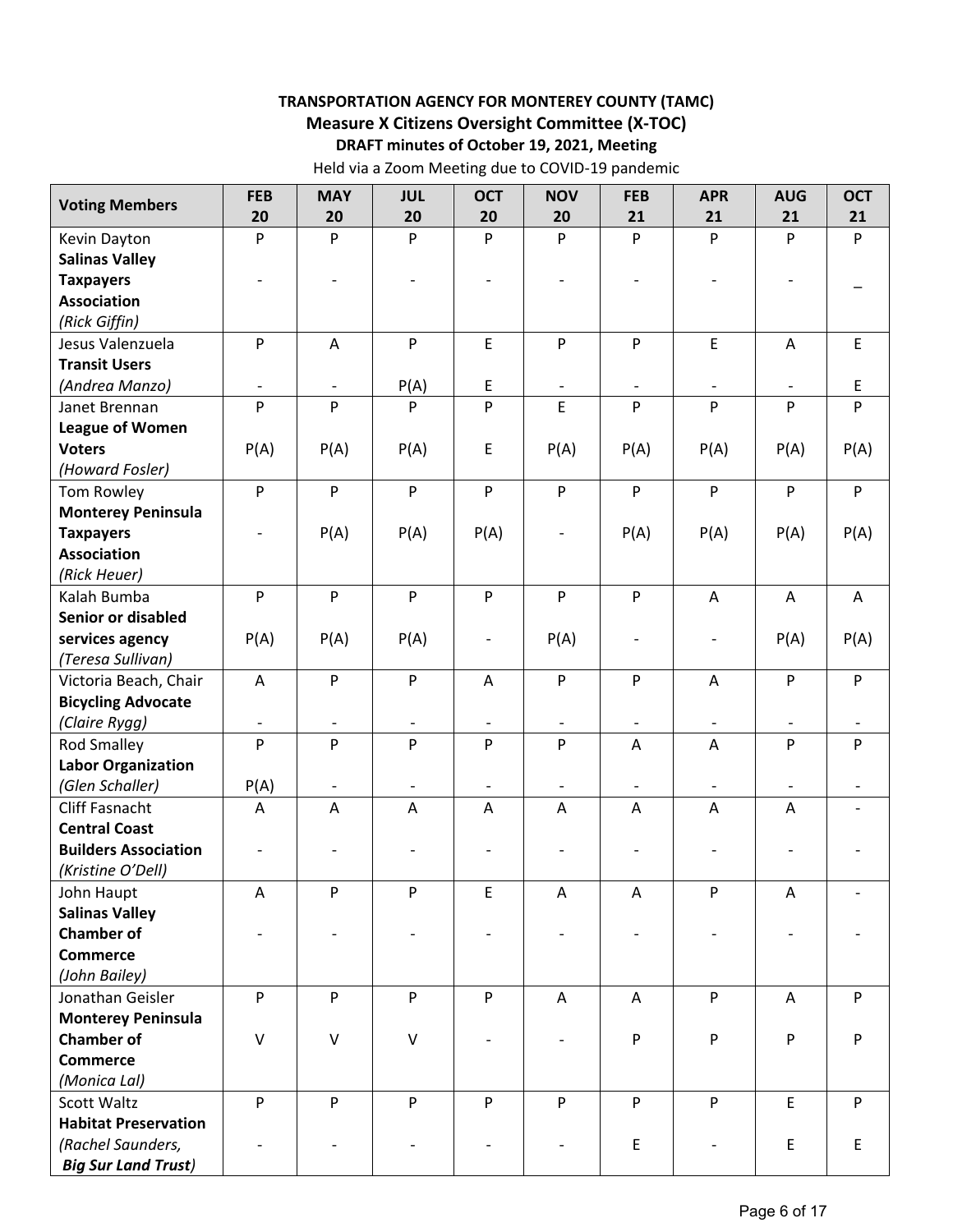| <b>Barbara Meister</b>     | P                            | P                        | P                        | P                        | P                        | P                        | P                         | E                         | ${\sf P}$   |
|----------------------------|------------------------------|--------------------------|--------------------------|--------------------------|--------------------------|--------------------------|---------------------------|---------------------------|-------------|
| <b>Hospitality</b>         |                              |                          |                          |                          |                          |                          |                           |                           |             |
| (Sam Teel)                 | P(A)                         | $\overline{\phantom{a}}$ | $\overline{\phantom{a}}$ | $\overline{\phantom{a}}$ | $\overline{\phantom{a}}$ | $\overline{\phantom{a}}$ | $\overline{\phantom{a}}$  | $\overline{\phantom{a}}$  |             |
| Norm Groot                 | P                            | P                        | P                        | P                        | P                        | A                        | P                         | P                         | $\mathsf E$ |
| <b>Agriculture</b>         |                              |                          |                          |                          |                          |                          |                           |                           |             |
| (Paul Arnaudo)             | $\blacksquare$               | $\overline{\phantom{a}}$ | $\overline{\phantom{a}}$ | P(A)                     | P(A)                     | P(A)                     | P(A)                      | P(A)                      | P(A)        |
| Joshua Jorn                | A                            | A                        | A                        | A                        | A                        | A                        | Α                         | A                         | E           |
| <b>Education</b>           |                              |                          |                          |                          |                          |                          |                           |                           |             |
| (Jarrett Garife,           | $\overline{\phantom{a}}$     | $\overline{\phantom{a}}$ | P(A)                     | $\overline{\phantom{a}}$ | $\overline{\phantom{a}}$ | $\overline{\phantom{a}}$ | $\overline{a}$            | $\overline{\phantom{a}}$  |             |
| Patrick Deberdt)           |                              |                          |                          |                          |                          |                          |                           |                           |             |
| Paula Getzelman            | ${\sf P}$                    | P                        | P                        | P                        | P                        | P                        | P                         | ${\sf P}$                 | P           |
| <b>South County</b>        |                              |                          |                          |                          |                          |                          |                           |                           |             |
| (Carol Kenyon)             | $\qquad \qquad \blacksquare$ | $\overline{\phantom{a}}$ | $\overline{\phantom{a}}$ | P(A)                     | P(A)                     | P(A)                     | $\overline{\phantom{a}}$  | P(A)                      | P(A)        |
| Chris Barrera              | P                            | P                        | P                        | P                        | P                        | P                        | P                         | E                         | P           |
| <b>Latino Organization</b> |                              |                          |                          |                          |                          |                          |                           |                           |             |
| (vacant)                   | $\overline{\phantom{a}}$     | P(A)                     | $\vee$                   | $\vee$                   | $\vee$                   | $\vee$                   | $\vee$                    | $\vee$                    | $\vee$      |
| Ron Rader                  | ${\sf P}$                    | A                        | A                        | A                        | $\mathsf E$              | A                        | A                         | Α                         | $\mathsf E$ |
| <b>North County</b>        |                              |                          |                          |                          |                          |                          |                           |                           |             |
| (Scott Freeman)            |                              | $\overline{\phantom{a}}$ | $\overline{\phantom{a}}$ | $\overline{\phantom{a}}$ |                          | $\overline{\phantom{a}}$ | $\qquad \qquad -$         |                           |             |
| Robin Lee                  | P                            | P                        | P                        | P                        | A                        | P                        | P                         | A                         | P           |
| Pedestrian                 |                              |                          |                          |                          |                          |                          |                           |                           |             |
| (Laurie Eavey)             | $\overline{\phantom{a}}$     | $\overline{\phantom{a}}$ | $\overline{\phantom{a}}$ | $\blacksquare$           | P(A)                     | $\overline{\phantom{a}}$ | $\overline{\phantom{a}}$  | P                         |             |
| Natalie Olivas             | P                            | P                        | P                        | A                        | P                        | A                        | P                         | P                         | P           |
| Youth/College              |                              |                          |                          |                          |                          |                          |                           |                           |             |
| (Gabriella Ulloa)          | $\sf V$                      | V                        | V                        | P(A)                     | P(A)                     | $\overline{\phantom{a}}$ |                           | P(A)                      | P           |
| Sean Hebard                | ${\sf P}$                    | P                        | P                        | P                        | P                        | P                        | P                         | P                         |             |
| <b>Construction</b>        |                              |                          |                          |                          |                          |                          |                           |                           |             |
| (Keith Severson)           | P(A)                         | P(A)                     | P(A)                     | $\overline{\phantom{a}}$ | P(A)                     | P(A)                     | P(A)                      | P(A)                      | P(A)        |
| <b>TRANSPORTATION</b>      |                              |                          |                          |                          |                          |                          |                           |                           |             |
| <b>AGENCY STAFF</b>        |                              |                          |                          |                          |                          |                          |                           |                           |             |
| Todd Muck,                 | $\mathsf E$                  | P                        | P                        | ${\sf P}$                | P                        | P                        | ${\sf P}$                 | ${\sf P}$                 | P           |
| <b>Executive Director</b>  |                              |                          |                          |                          |                          |                          |                           |                           |             |
| Theresa Wright,            |                              |                          |                          |                          |                          |                          |                           |                           |             |
| <b>Community Outreach</b>  | P                            | P                        | E                        | P                        | ${\sf P}$                | P                        | ${\sf P}$                 | ${\sf P}$                 | ${\sf P}$   |
| Coordinator                |                              |                          |                          |                          |                          |                          |                           |                           |             |
| Mike Zeller, Director      |                              |                          |                          |                          |                          |                          |                           |                           |             |
| of Programming &           | E                            | P                        | P                        | P                        | P                        | P                        | ${\sf P}$                 | ${\sf P}$                 | P           |
| Project Delivery           |                              |                          |                          |                          |                          |                          |                           |                           |             |
| Katherine Hansen,          | P                            | E                        | E                        | E                        | $\overline{\phantom{a}}$ | $\overline{a}$           | $\overline{\phantom{a}}$  | $\overline{a}$            |             |
| Legal Counsel              |                              |                          |                          |                          |                          |                          |                           |                           |             |
| Rita Goel, Deputy for      | $\mathsf E$                  | E                        | E                        | E                        |                          |                          |                           |                           |             |
| Admin & Finance            |                              |                          |                          |                          |                          |                          |                           |                           |             |
| Laurie Williams,           |                              |                          |                          |                          |                          |                          |                           |                           |             |
| Transportation             | $\mathsf E$                  | P                        | E                        | P                        |                          |                          |                           |                           |             |
| Engineer                   |                              |                          |                          |                          |                          |                          |                           |                           |             |
| Maria Montiel,             |                              |                          |                          |                          |                          |                          |                           |                           |             |
| Administrative             | ${\sf P}$                    | P                        | P                        | $\sf P$                  | P                        | P                        | $\boldsymbol{\mathsf{P}}$ | $\boldsymbol{\mathsf{P}}$ | P           |
| Assistant                  |                              |                          |                          |                          |                          |                          |                           |                           |             |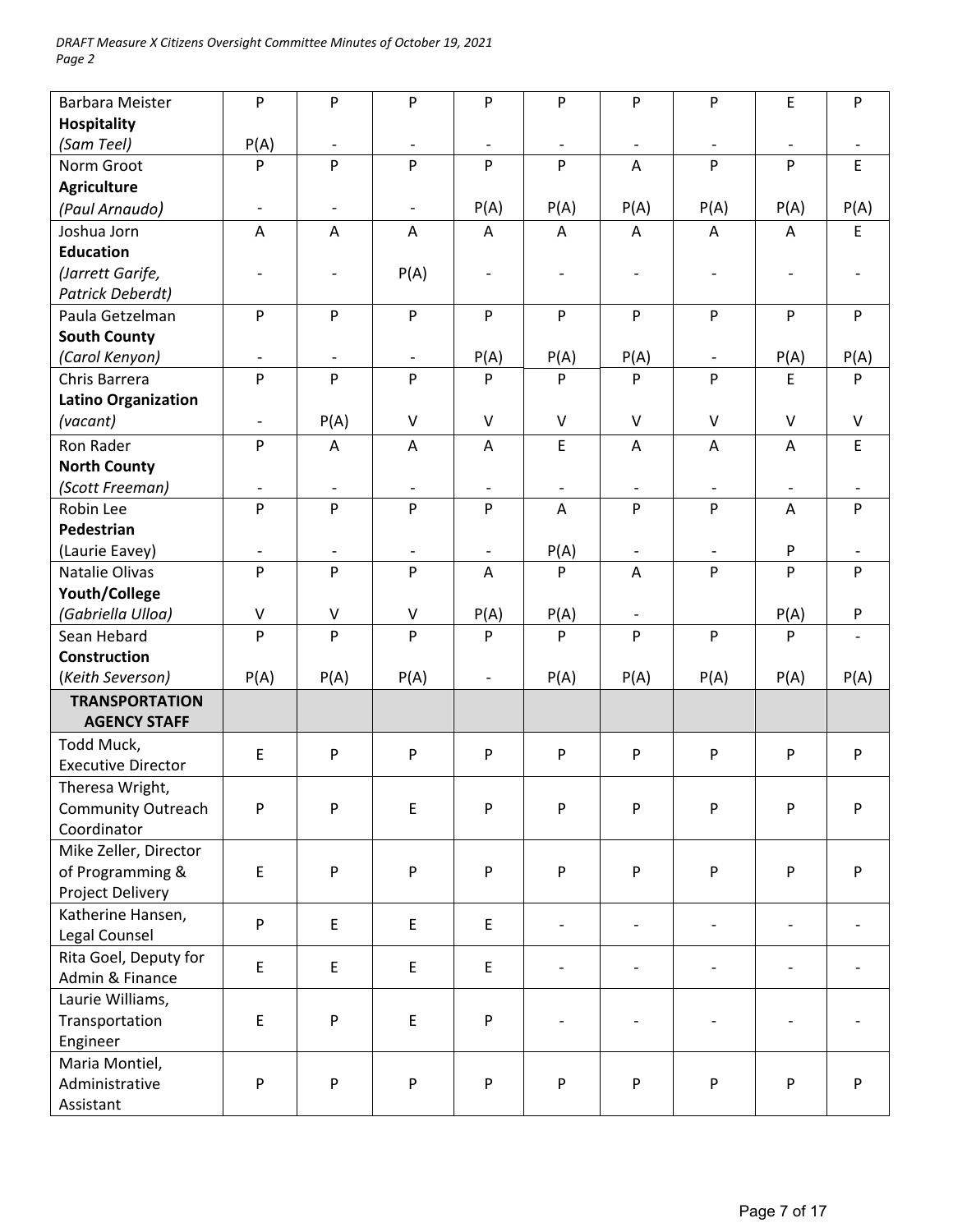| Ariana Green,         |   |   |   |                          |                          |  |  |
|-----------------------|---|---|---|--------------------------|--------------------------|--|--|
| Principal             | E | P | E | $\overline{\phantom{0}}$ | $\overline{\phantom{0}}$ |  |  |
| Transportation        |   |   |   |                          |                          |  |  |
| Planner               |   |   |   |                          |                          |  |  |
| (alternate)           |   |   |   |                          |                          |  |  |
| $P = present$         |   |   |   |                          |                          |  |  |
| $E =$ excused absence |   |   |   |                          |                          |  |  |
| $A =$ unnoticed       |   |   |   |                          |                          |  |  |
| absence               |   |   |   |                          |                          |  |  |
| - = alternate absent  |   |   |   |                          |                          |  |  |
| $V =$ vacant position |   |   |   |                          |                          |  |  |
|                       |   |   |   |                          |                          |  |  |
| <b>OTHERS PRESENT</b> |   |   |   |                          |                          |  |  |
|                       |   |   |   |                          |                          |  |  |

#### **1. WELCOME**

Barbara Meister, Committee Chair, called the meeting to order at 2:00 p.m. Chair Mister asked for self‐introductions.

#### **2. PUBLIC COMMENT**

Teresa Sullivan noted that Executive Director Jessica McKillip, Independent Transportation Network (ITN) mentioned at the last meeting that ITN Monterey County is a Measure X cycle 2 recipient. Ms. Sullivan thanked members for helping move forward to develop the program and looking at the South County needs.

#### **3. CONSENT AGENDA**

**M/S/C**  Dayton /Geisler /unanimous

- **3.1**  Approved draft minutes of the August 17, 2021, committee meeting.
- **3.2**  Received 2022 meeting schedule of the eXcellent Transportation Oversight Committee.

#### **4. MEASURE X CITIZENS OVERSIGHT COMMITTEE BYLAWS**

The Committee reviewed the Measure X Citizens Oversight Committee Bylaws; and received the Measure X Transportation Safety & Investment Plan Ordinance.

Theresa Wright, Community Outreach Coordinator presented that the purpose of the Oversight Committee is to be an additional layer of transparency so that the public is assured that the Transportation Agency, the County of Monterey and the participating cities are operating consistent with the terms of the Ordinance. She went over the duties as defined in the Policies & Projects Descriptions for the Transportation Safety & Investment Plan on the agenda report. In conclusion Ms. Wright noted that attached to the staff report are the Measure X Citizens Oversight Committee Bylaws and the Measure X Transportation Safety & Investment Plan Ordinance for reference.

Past Chair Paula Getzelman expressed that the role of the Committee is to review and recommend on proposed plans.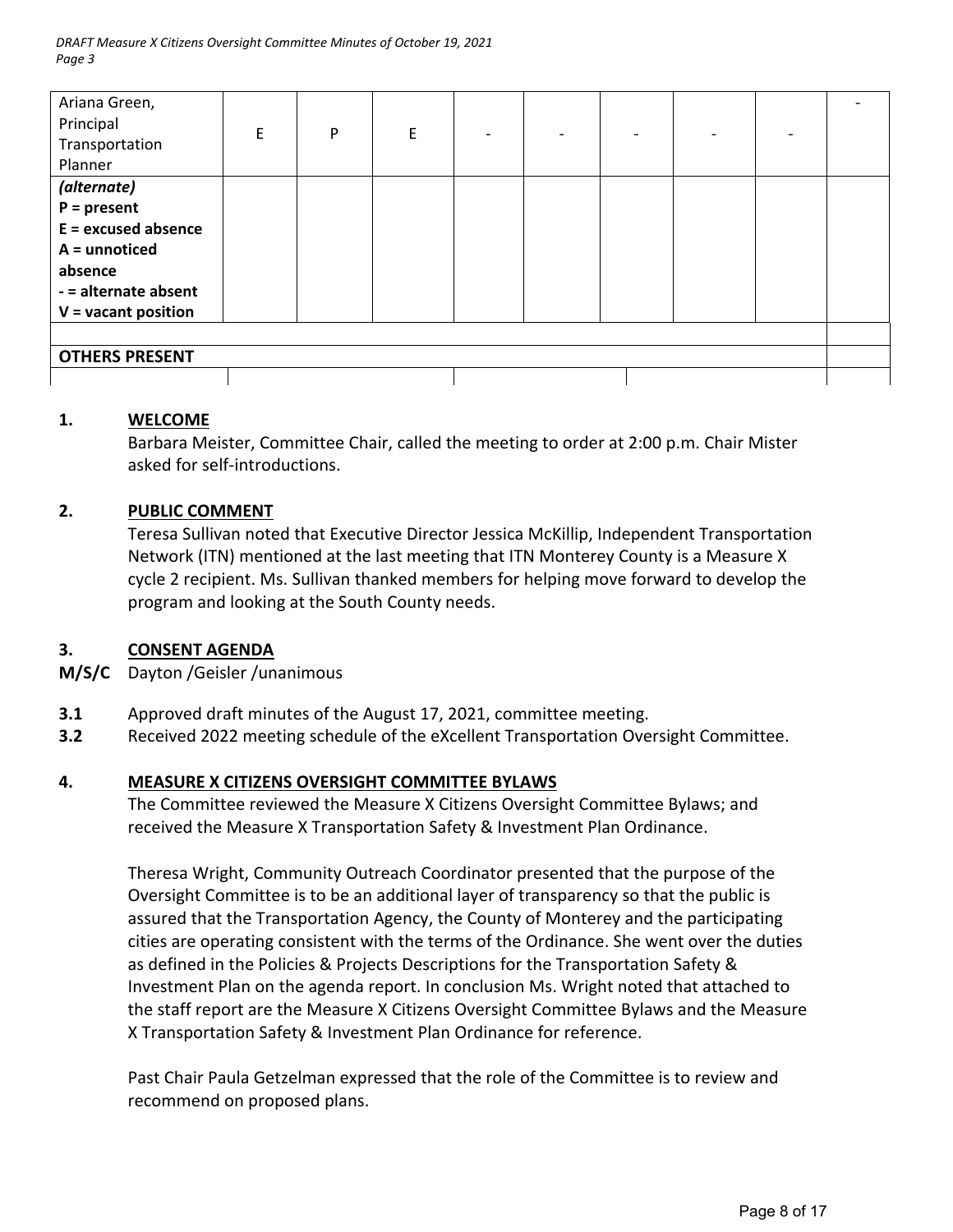Committee member Keith Severson requested to bring back on a future meeting date to discuss adding bullet points on the top of the agenda after the zoom link as a reminder to the committee members.

### **5. MEASURE X QUARTERLY REVENUE FORECAST**

The Committee received an update on the quarterly Measure X revenue forecasts and status of the regional projects.

Mike Zeller, Director of Programming and Project Delivery, reported that the revenue growth continues the trend of rebounding from the 2020 drop in revenues due to the Covid‐19 shelter‐in ‐ place. He reported that the staff report included revenue estimates by jurisdictions throughout fiscal year 2022/23. In conclusion Mr. Zeller noted that Sand City did not meet the Measure X maintenance of effort required. TAMC staff continues to work with the City of Sand City, and they are waiting to hear from the State on the Senate Bill 1 maintenance of effort requirements.

The Committee had the following comments and input on the quarterly Measure X revenue forecasts and regional projects:

- Consider showing the breakdown cost on projects in the graphics to see the leverage
- Compare early engineer process and final engineer process
- Consider bringing back the list of projects in a few years

## **6. ELECTION OF AUDIT SUB‐COMMITTEE**

The Committee received a call for nominations and elected members to serve on the Measure Audit Sub‐Committee.

Theresa Wright, Community Outreach Coordinator reported that this report seeks the nomination and election of Oversight Committee members to serve on the audit sub-committee with the Committee's Chair and Vice Chair to conduct the independent audit for fiscal year 2020/2021 and to prepare the annual audit report.

Chair Barbara Meister noted that the Oversight Committee members will meet twice in January 2022 to conduct the audit and draft the annual audit report.

#### **M/S/C**  Getzelman /Smalley/ unanimously

Committee member Paula Getzelman nominated Natalie Olivas, Jonathan Geisler and Victoria Beach and the motioned was seconded by Committee member Rod Smalley. They will meet with Chair Barbara Meister and Vice Chair Paula Getzelman to conduct the audit and prepare the annual report.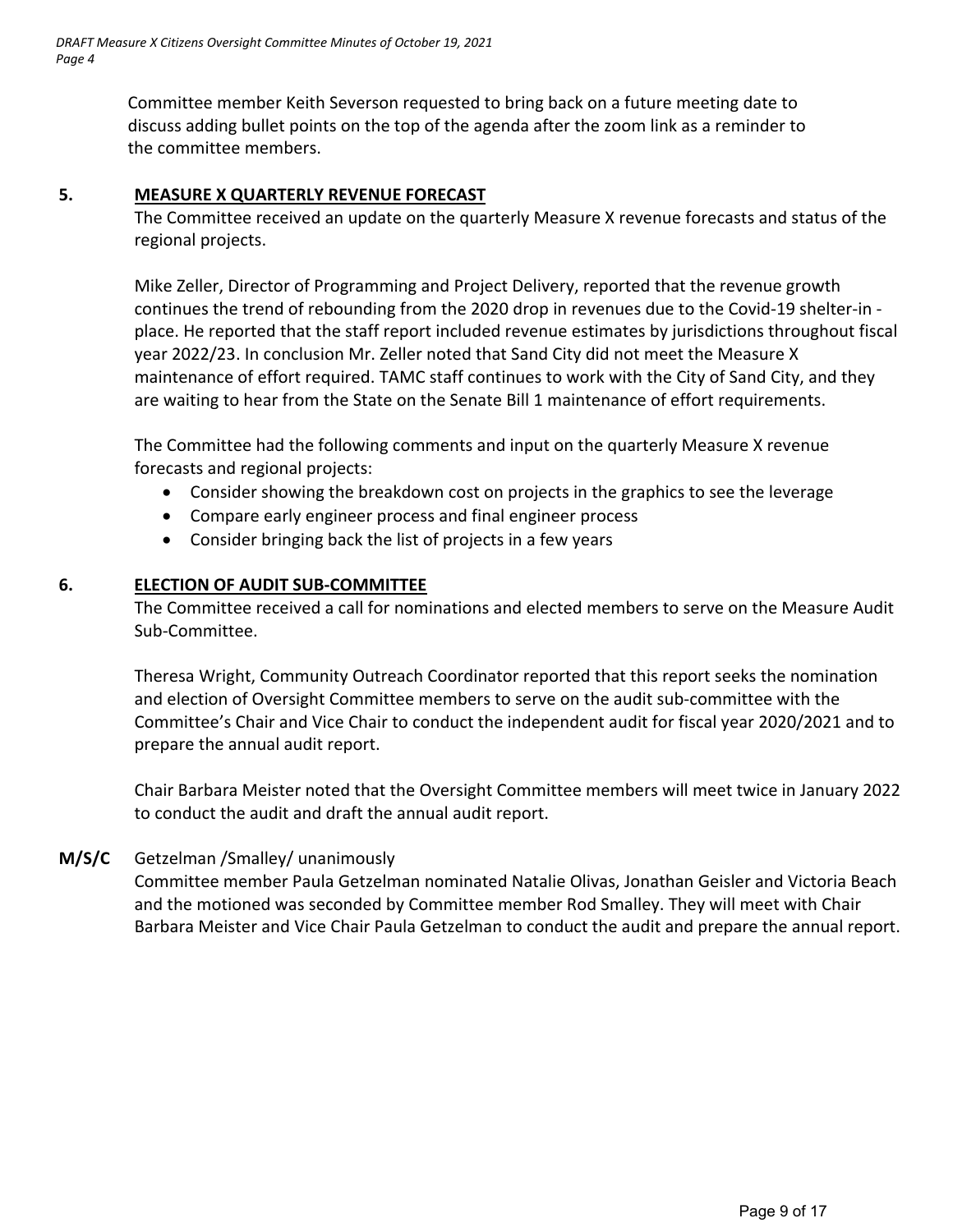*DRAFT Measure X Citizens Oversight Committee Minutes of October 19, 2021 Page 5*

#### **7. ANNOUNCEMENTS AND/OR COMMENTS**

Theresa Wright announced the Transportation Excellence Awards "call for nominations" will be go to the TAMC Board for authorization for public release. She asked Committee members to spread the word and to submit recommendations to honor community members, programs and projects that made a significant contribution to improve transportation in Monterey County. She noted that this was the last meeting of the 2021 year and wished everyone a safe and happy Holidays.

#### **8. ADJOURNMENT**

Past Chair Dayton adjourned the meeting at 3:29 p.m.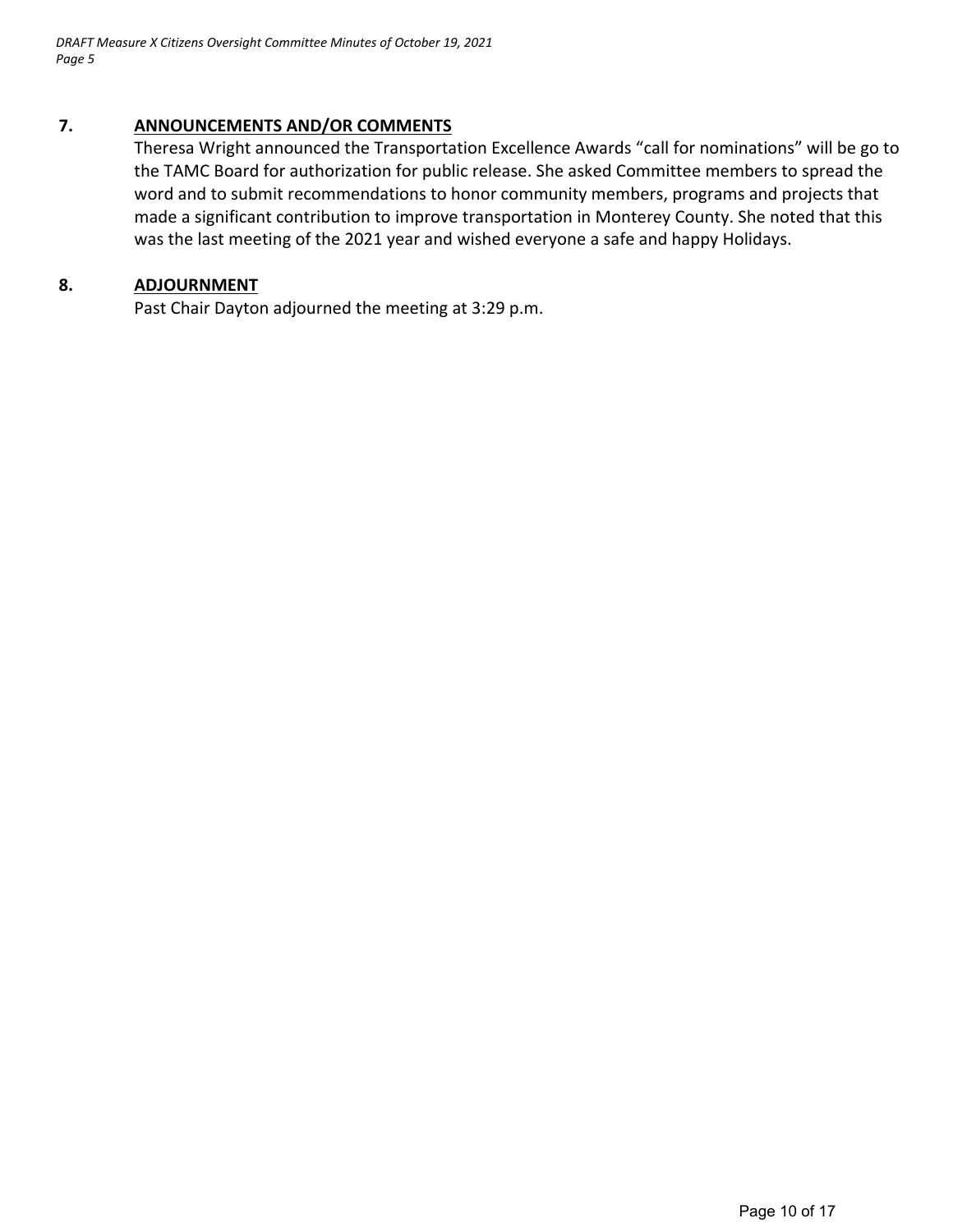

## *Memorandum*

| Subject:             | <b>County of Monterey Local Measure X Project Update</b> |
|----------------------|----------------------------------------------------------|
| <b>Meeting Date:</b> | February 15, 2022                                        |
| From:                | Theresa Wright, Community Outreach Coordinator           |
| To:                  | Measure X Citizens Oversight Committee                   |

#### **RECOMMENDED ACTION:**

**RECEIVE** presentation on Measure X local projects from the County of Monterey.

#### **SUMMARY:**

The Measure X Transportation Safety and Investment Plan was approved by 2/3rd of voters in November 2016. The measure is anticipated to generate \$20 million annually with 60% of the revenues allocated to local jurisdictions. This report provides an update on the status of the County of Monterey's local Measure X projects.

#### **FINANCIAL IMPACT:**

The amount of Measure X revenues for the County of Monterey is projected to be approximately \$6.2 million annually. However, revenues exceeded this projection in fiscal year 20/21 with the County receiving \$8.15 in Measure X revenues.

#### **DISCUSSION:**

On November 8, 2016, the voters of Monterey County approved the Transportation Safety & Investment Plan ("Measure X") on the Monterey County Ballot, thereby authorizing TAMC to impose a three-eighths cent transaction and use tax and administer the proceeds. Measure X is estimated to generate \$600 million over 30 years for transportation improvements in Monterey County. Of that amount, \$360 million (60%) will be distributed to the cities and the County for local street and road maintenance projects.

The County's 5-Year Capital Improvement Program, approved by the Board of Supervisors in June 2018, identifies transportation projects that are anticipated to be funded with a range of fund sources, including the County's share of Measure X funds. This staff report provides alink to the County of Monterey's Measure X Compliance Report for fiscal year 20/21 and a summary of the seventeen county projects funded by Measure X revenues. Randy Ishii, Director of Monterey County Department of Public Works, Facilities and Parks, will provide a presentation to the Committee on the County's current and planned use of Measure X funds to improve roads in Monterey County.

#### **WEB ATTACHMENTS:**

Monterey County Project Report for Measure X [Expenditures](https://www.tamcmonterey.org/files/cd18e26d4/County+-+Measure+X+FY20-21+Compliance+Report.pdf)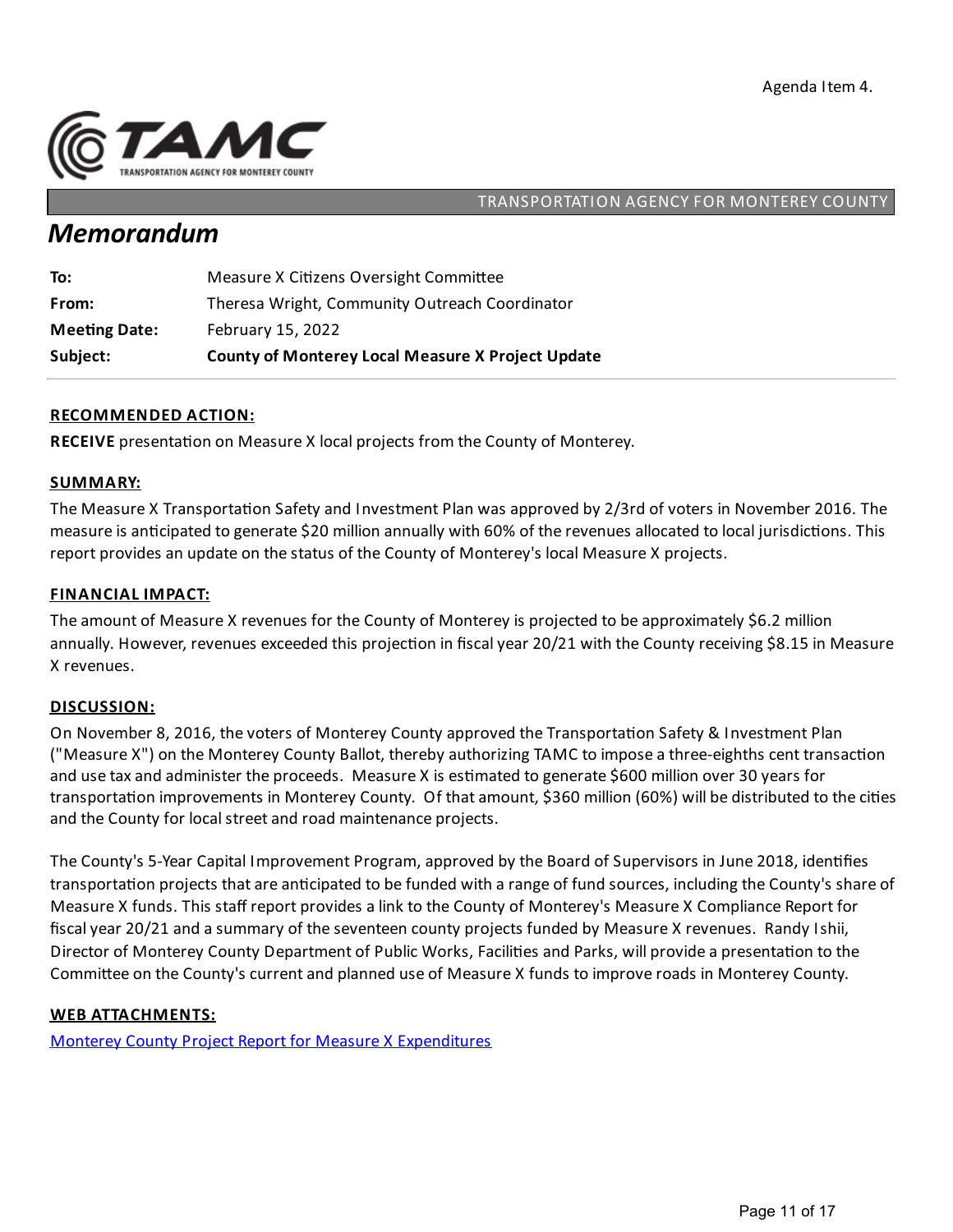

## *Memorandum*

| Subject:             | Measure X FY 2020/21 Annual Audits                         |
|----------------------|------------------------------------------------------------|
| <b>Meeting Date:</b> | February 15, 2022                                          |
| From:                | Michael Zeller, Director of Programming & Project Delivery |
| To:                  | Measure X Citizens Oversight Committee                     |

#### **RECOMMENDED ACTION:**

**RECEIVE** an update on the results of the Measure X annual audit and compliance reporting for 2020/21.

#### **SUMMARY:**

The purpose of the Measure X annual audit is to confirm that the funding recipients -- TAMC, the County of Monterey and the twelve incorporated cities -- have complied with the voter-approved requirements specified in Ordinance 2016-01 for the Transportation Safety and Investment Plan. One of the responsibilities of the Measure X Transportation Oversight Committee is to review the independent audits of the jurisdictions, and prepare and present an annual report regarding the administration of the program. A subcommittee of the Oversight Committee reviewed the reports and staff will provide information on the receipt and review of annual audit compliance data.

#### **FINANCIAL IMPACT:**

Approved by 67.71% of the voters in 2016, Measure X was projected to generate an estimated \$20 million annually, for a total of \$600 million over thirty years. The funding source is a retail transactions and use tax of 3/8% per dollar spent. Actual revenues have been significantly higher, with 2018/19 receipts (the second full year of Measure X receipts) totaling \$30.5 million and 2019/20 dropping slightly to \$28.2 million. The latest estimates are that Measure X revenues are expected to drop to \$27.7 million in 2020/21, then rise again to \$29.4 million in 2021/22.

#### **DISCUSSION:**

The Transportation Agency has fiduciary responsibility for the administration of the voter-approved Transportation Safety and Investment Plan (Measure X) funds. Each jurisdiction entered into a tax sharing agreement with the Transportation Agency in order to receive their share of Measure X Local Streets & Roads revenues. In exchange, these agreements require the jurisdictions to submit audit reports annually to the Transportation Agency detailing the steps taken to comply with the implementing ordinance.

In accordance with the Policies & Project Descriptions for the Transportation Safety & Investment Plan, an Oversight Committee representing a diverse range of community interests was formed. The Measure X Transportation Oversight Committee established a subcommittee to conduct the review of the independent audits of the revenues and expenditure of Measure X funds. The subcommittee was asked to report the results of the audit to the full committee at their next meeting and to prepare the Measure X Annual Report.

The fourth year of Measure X reporting, for fiscal year 2020/21, was due on December 31, 2021. For this year's independent audits, there has again been a marked improvement in compliance by the jurisdictions from the previous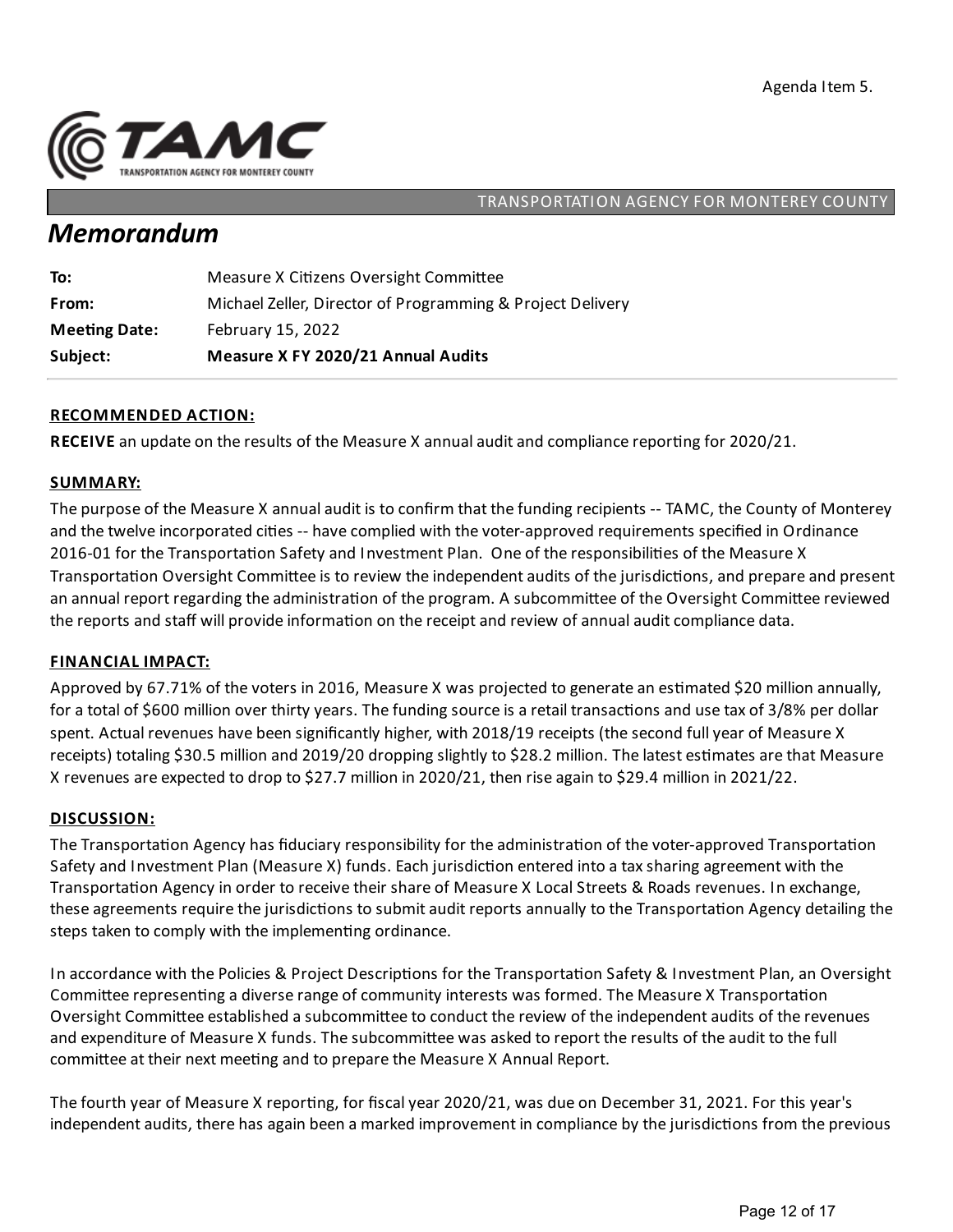reporting period. All of the jurisdictions submitted their complete reports by the deadline with the exception of Greenfield. After an initial review of the reports, Agency staff has reached out to request more information from Carmel and Sand City regarding not meeting their maintenance of effort requirement.

The reports received from the jurisdictions can be found in the web attachment link at the bottom of this staff report and a summary of the compliance review is included in the table below:

| City or<br>County  | <b>Funds</b><br><b>Received</b> | <b>Reports</b><br>Submitted<br>on Time? | Annual<br>Program<br>Compliance<br>Report | Maintenance<br>of Effort | 5-Year<br>Program<br><b>of</b><br>Projects | Independent<br><b>Financial</b><br><b>Audit</b> | Pavement<br>Management<br>Report |
|--------------------|---------------------------------|-----------------------------------------|-------------------------------------------|--------------------------|--------------------------------------------|-------------------------------------------------|----------------------------------|
| Monterey<br>County | \$8,149,671                     | Yes                                     | Yes                                       | Yes                      | Yes                                        | Yes                                             | Yes                              |
| Carmel             | \$213,305                       | Yes                                     | Yes                                       | <b>NO</b>                | Yes                                        | Yes                                             | Yes                              |
| Del Rey<br>Oaks    | \$81,764                        | Yes                                     | Yes                                       | Yes                      | Yes                                        | Yes                                             | Yes                              |
| Gonzales           | \$279,520                       | Yes                                     | Yes                                       | Yes                      | Yes                                        | Yes                                             | Yes                              |
| Greenfield         | \$550,328                       | <b>NO</b>                               | <b>NO</b>                                 | Yes                      | <b>NO</b>                                  | Yes                                             | <b>NO</b>                        |
| King City          | \$460,858                       | Yes                                     | Yes                                       | Yes                      | Yes                                        | Yes                                             | Yes                              |
| Marina             | \$847,410                       | Yes                                     | Yes                                       | Yes                      | Yes                                        | Yes                                             | Yes                              |
| Monterey           | \$1,093,219                     | Yes                                     | Yes                                       | Yes                      | Yes                                        | Yes                                             | Yes                              |
| Pacific<br>Grove   | \$657,027                       | Yes                                     | Yes                                       | Yes                      | Yes                                        | Yes                                             | Yes                              |
| Salinas            | \$4,865,844                     | Yes                                     | Yes                                       | Yes                      | Yes                                        | Yes                                             | Yes                              |
| Sand City          | \$32,375                        | Yes                                     | Yes                                       | <b>NO</b>                | Yes                                        | Yes                                             | Yes                              |
| Seaside            | \$1,084,029                     | Yes                                     | Yes                                       | Yes                      | Yes                                        | Yes                                             | Yes                              |
| Soledad            | \$727,433                       | Yes                                     | Yes                                       | Yes                      | Yes                                        | Yes                                             | Yes                              |
| <b>Total</b>       | \$19,042,784                    |                                         |                                           |                          |                                            |                                                 |                                  |

The Transportation Agency is responsible for the implementation of the regional component of Measure X and is in the process of completing the Agency's annual audit. Agency staff will present the staff's review of the 2020/21 audit reports from the cities and county and will provide an update on the Agency's audit of Measure X regional funds.

#### **WEB ATTACHMENTS:**

City and County Annual Reports on Measure X [Spending](https://www.tamcmonterey.org/city-and-county-annual-reports-on-measure-x-spending)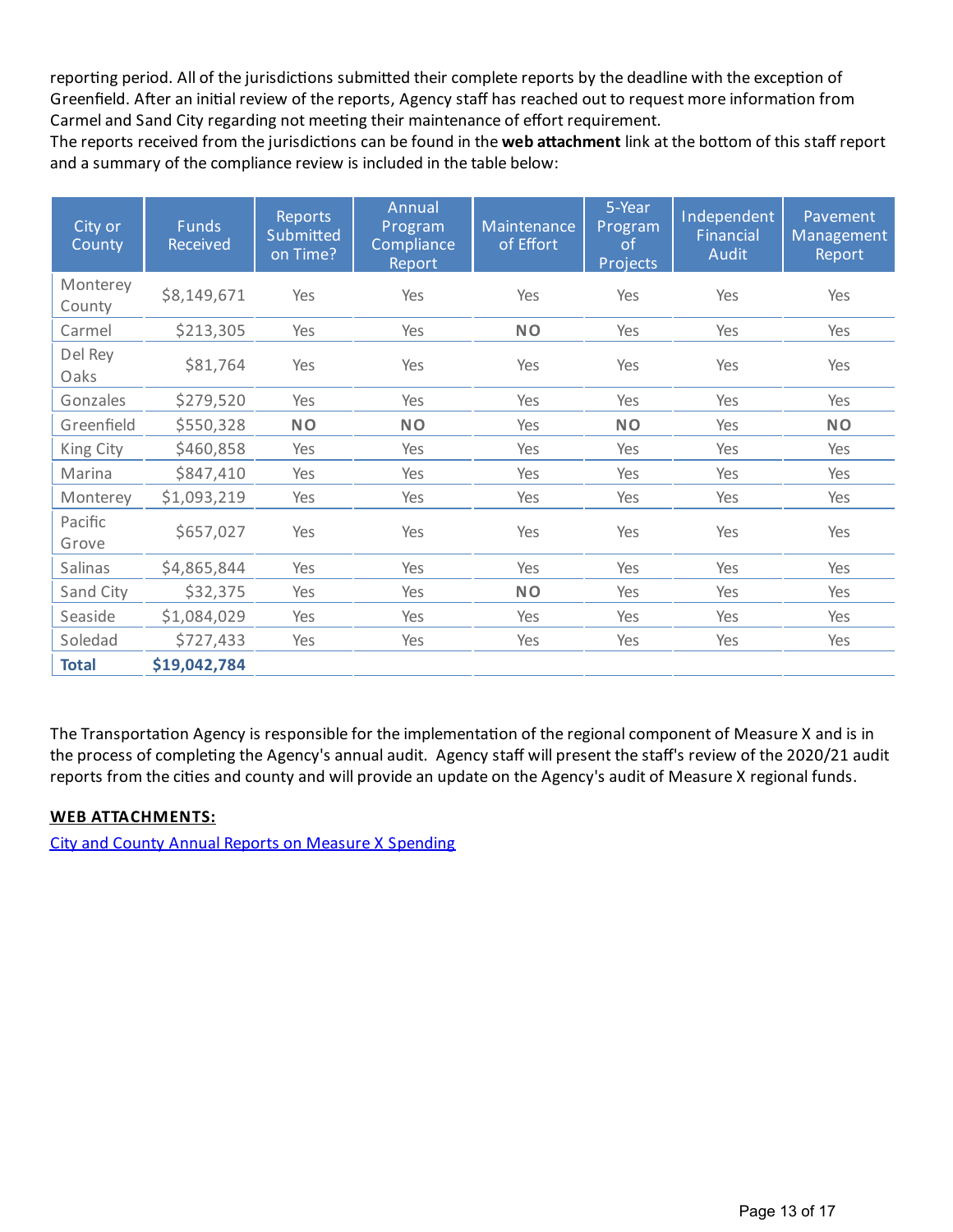

## *Memorandum*

| Subject:             | <b>Measure X Regional Highway Safety Projects Update</b> |
|----------------------|----------------------------------------------------------|
| <b>Meeting Date:</b> | February 15, 2022                                        |
| From:                | Doug Bilse, Principal Engineer                           |
| To:                  | Measure X Citizens Oversight Committee                   |

#### **RECOMMENDED ACTION:**

**RECEIVE** Update on Measure X Regional Highway Safety Projects.

#### **SUMMARY:**

TAMC staff will update committee members on the progress of Measure X regional highway projects including: SR 68 Scenic Corridor Improvements; SR 156 / Castroville Blvd Interchange; US 101 South of Salinas Improvements;and, the SURF! Highway 1 Busway.

#### **FINANCIAL IMPACT:**

Measure X allocates 60% of its monies to the cities and County, and 40% of its funding towards regional projects and "mobility for all" projects and programs. The TAMC Integrated Funding Plan specifies when regional projects and programs will receive funding and what share of matching funds will need to be leveraged. The Measure X amount available to each of these regional road safety projects over its 30-year lifeme is as follows:

- SR 68 Scenic Corridor Improvements (\$50 million)
- SR 156 / Castroville Blvd Interchange (\$30 million)
- US 101 South of Salinas Improvements (\$30 million)
- SURF! Highway 1 Busway (\$15 million)

#### **DISCUSSION:**

This presentation is intended to update Measure X Citizens Oversight Committee members on four regional transportation projects that are leveraging Measure X Sales Tax funds.

## **SR 68 Scenic Corridor Safety and Opera ons Improvements**

Caltrans is currently preparing conceptual designs to replace the nine existing traffic signals between Joselyn Canyon Road and Corral de Tierra with roundabouts. The Transportation Agency is providing project management and roundabout design support. Caltrans will be the lead agency and responsible for the preparation of the technical studies and environmental impact report. The critical path for the project is the certification of the environmental impact report by the California Transportation Commission.

The environmental and design phase is funded by the following sources:

State Transportation Improvement Program \$29,003,000 Highway Infrastructure Program \$ 3,393,000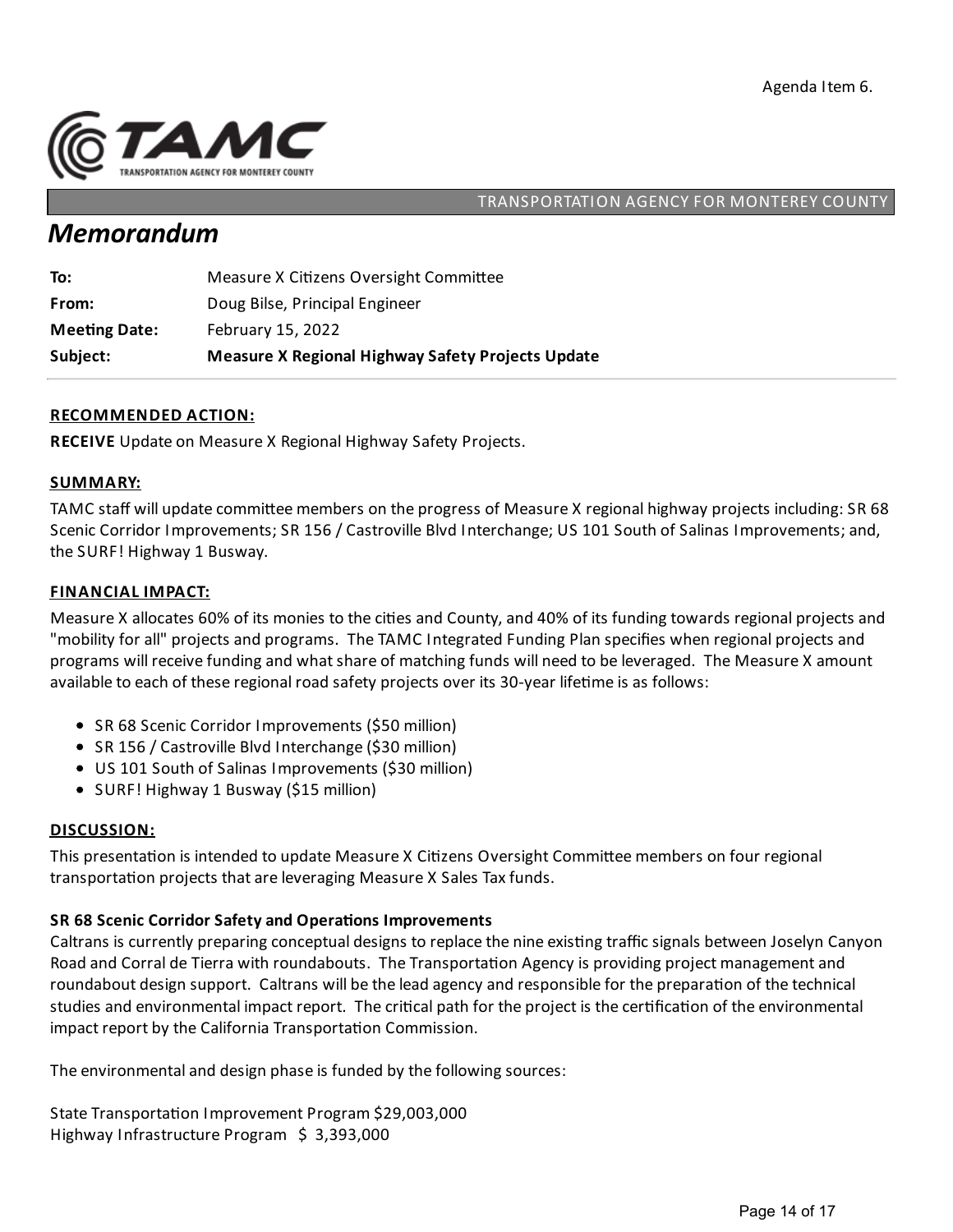Measure X \$ 640,000 SB1 Local Partnership Program \$ 1,917,000 Phase Total = \$34,953,000

#### **State Route 156 / Castroville Blvd Interchange**

The SR 156 / Castroville Blvd interchange is the first stage of the SR 156 West Corridor Project between Highway 1 and US 101. The overall project has completed the environmental phase. The SR 156 / Castroville Blvd Interchange is currently in the design and right-of-way phase. Caltrans is leading the design with the Transportation Agency providing project management and roundabout design support. Caltrans has completed 95% plans and the final plans are scheduled to be submit this Spring.

This phase of the project also involves permitting by regulatory agencies with mitigation measures for environmental impacts. Senate Bill 1231 authorizes the Department of Fish and Wildlife to issue a permit for the take of the Santa Cruz Long-toed Salamander habitat resulting from impacts attributable to the construction along the State Route 156 corridor through Moro Cojo Slough in the County of Monterey. This bill allows TAMC to implement safety improvements to eliminate collisions and fatalities along the SR 156 corridor while allowing for enhanced mitigation for an endangered species.

The project is expected to be ready to list for construction bids in Summer 2022. The Transportation Agency successfully secured a Senate Bill 1 grant, leveraging Measure X funds, to fully fund construction of the interchange project. The environmental and design phase is funded by the following sources:

State Transportation Improvement Program \$29,811,000

Federal DEMO \$ 312,000 Measure X \$ 389,000 Developer Fees \$ 5,000,000 SB1 Trade Corridors \$20,000,000 Phase Total =  $$55,512,000$ 

#### **US 101 South of Salinas Improvements**

Back in 2003 a project study report has been completed for the US 101 South of Salinas corridor. The 2003 project study report aimed at improving safety and adding road capacity along the US 101 corridor from Abbott Street in Salinas to Main Street in Chualar. The improvements idenfied in the 2003 document proposed a US 101 bypass that does not align with the preservation of agricultural land and the State's focus on reducing vehicle miles traveled. For this reason, the Transportation Agency conducted extensive public outreach to identify a new project focused on addressing safety issues using the current alignment of US 101. The new project proposes to upgrade the interchanges at Abbott Street and Chualar Main Street and construct a frontage road on both sides of US 101 to eliminate fatal and injury crashes occurring along at-grade highway intersections.

A supplement to the approved project study report will be completed this Spring leading to an environmental review process and preliminary engineering effort scheduled to start this Summer. The studyand environmental phase is funded by the following sources:

State Transportation Improvement Program \$9,989,000 Measure  $X \quad \xi \quad 440,000$ Phase Total = \$10,429,000

#### **SURF! Busway and Rapid Transit Project**

The SURF! Busway and Bus Rapid Transit Project is part of a larger effort to build a modern mobility network for the Monterey Peninsulaand beyond. The proposed SURF! line is a 6-mile bus-only corridor from Marinato Sand City and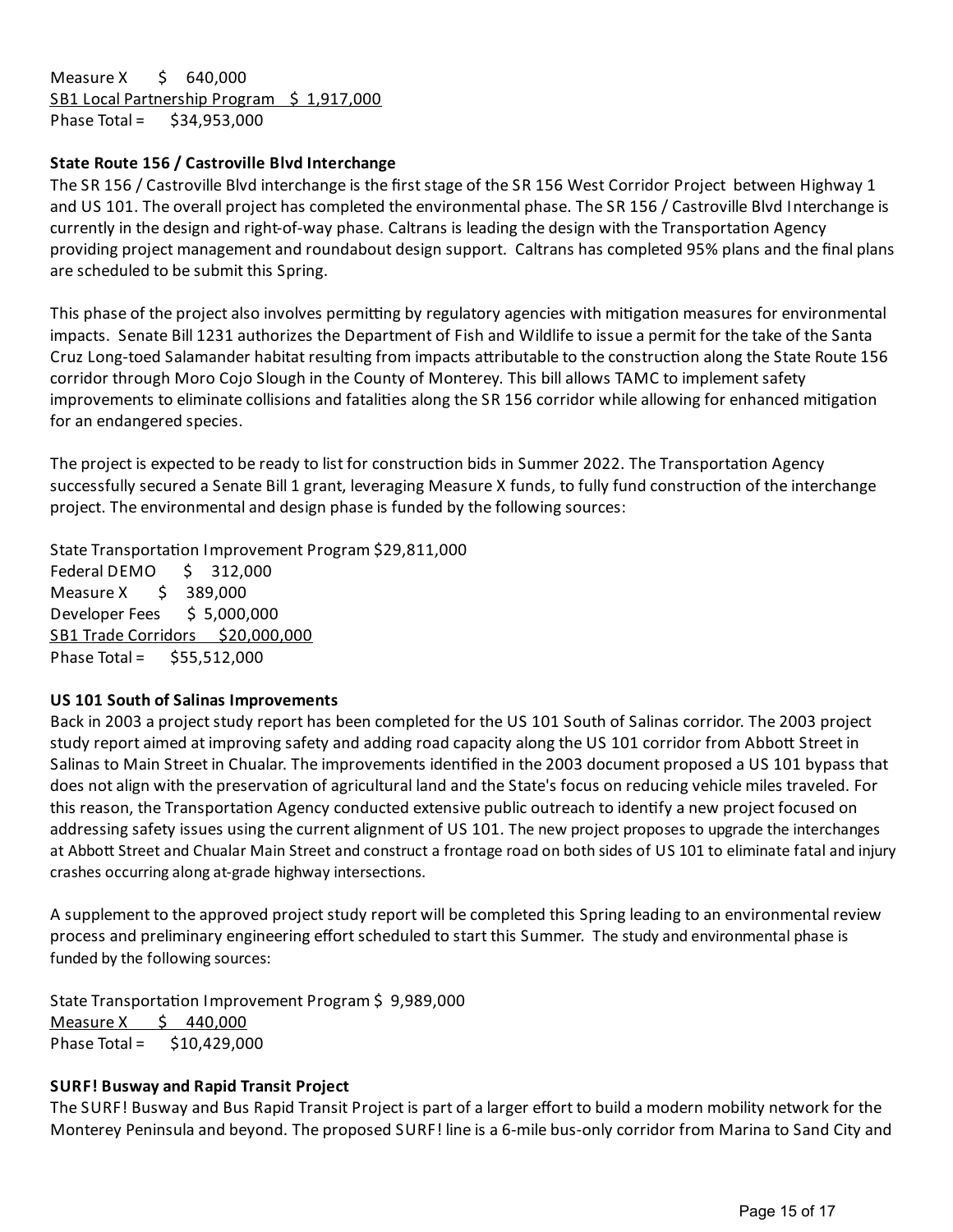Seaside parallel to Highway 1 along the Monterey Branch line rail right-of-way. This project proposes to construct a dedicated busway between Marina and Sand City. Several bicycle facilityimprovements will be constructed as part of the project. Monterey-Salinas Transit is leading the project and the Transportation Agency is providing project management support and design oversight. The project is currently in the final design phase. The preliminary engineering and environmental phase is funded by the following sources:

Measure X Sales Tax revenue \$1,450,000 Senate Bill 1 Local Partnership Program (MST's share) \$ 100,000 Phase Total \$1,550,000